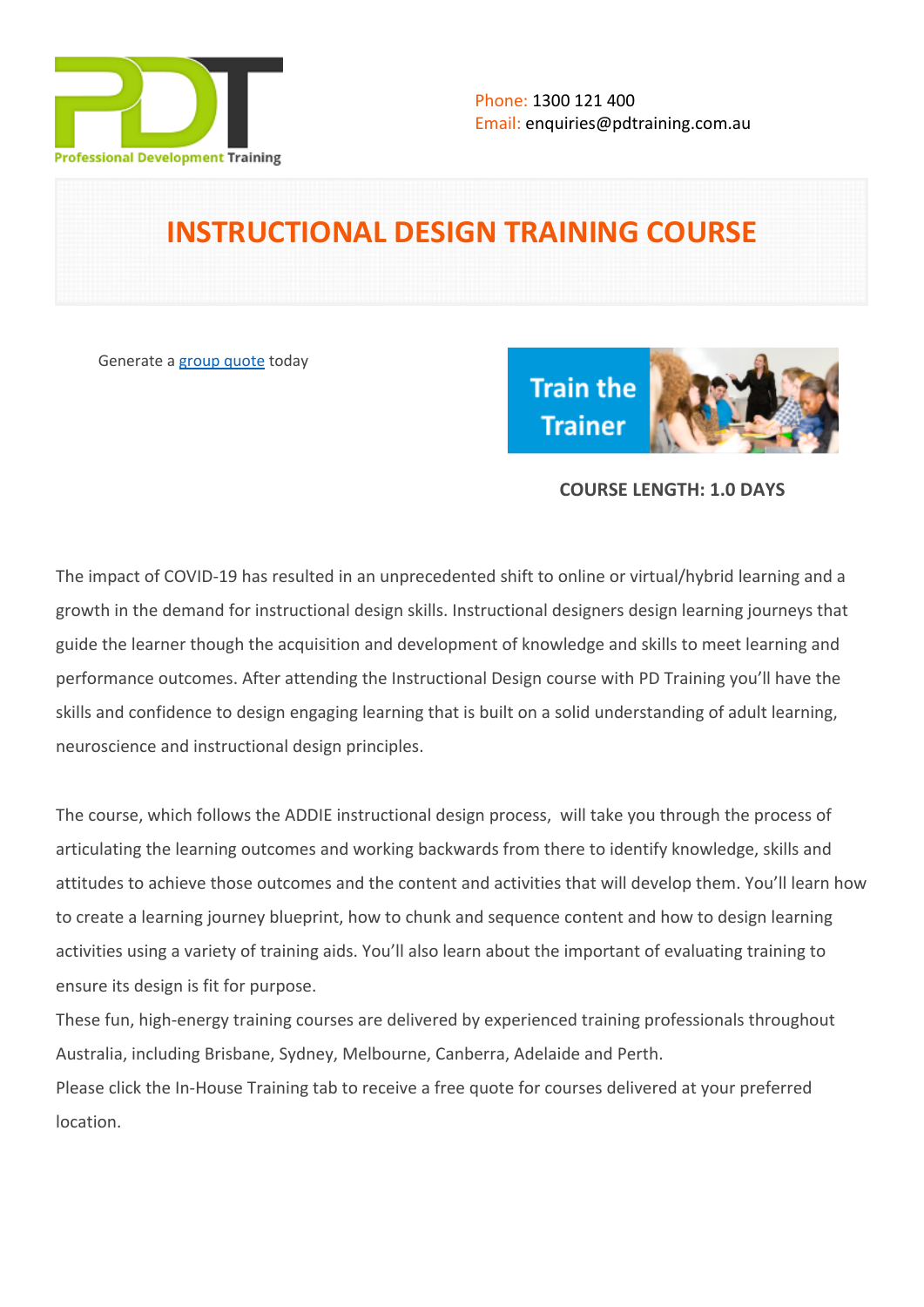# **INSTRUCTIONAL DESIGN TRAINING COURSE COURSE OUTLINE**

### **FOREWORD**

In the era of lifelong learning, instructional designers add value to the learning process in designing learning that is respectful of the learner, that values the time and effort of the learner and optimises the learning experience.

In this one day course, which follows the ADDIE instructional design model, you'll learn about the principles of good instructional design and how to apply them to any learning situation be it online, virtual, hybrid, blended or in-person.

#### **OUTCOMES**

#### **After Completing This Course Participants Will Have Learned to:**

- Understand the role and purpose of effective instructional design
- Design using the ADDIE model
- Understand Learner Preferences and what the brain pays attention to
- Create a structure: Blueprint
- Storyboarding
- How to incorporate Learning Aids into Instructional Design
- Explore the difference with virtual delivery into your Design
- Why do Iterative Development?

#### **MODULES**

### **Lesson 1: Start with the End in Mind**

- The Role and Purpose of Instructional Design
- Principles and Learning Design
- Designing using ADDIE
- Writing Learning Outcomes
- Reflection

# **Lesson 3: Blueprinting and Storyboarding**

- Blueprinting: Creating a Structure
- Chunking and Sequencing
- Applying Scaffolding
- Storyboarding
- Learinng Activities and when to use them
- Relfection

### **Lesson 2: Design with the Brain in Mind**

- Learning Preferences
- What the Brain pays Attention to
- Using the 4C map
- Relfection

# **Lesson 4: Incorporating Learning Aids into Instructional Design**

- Exploring different Learning Aids
- Online Interactivity
- Instructional Design and Virtual Delivery
- Reflection